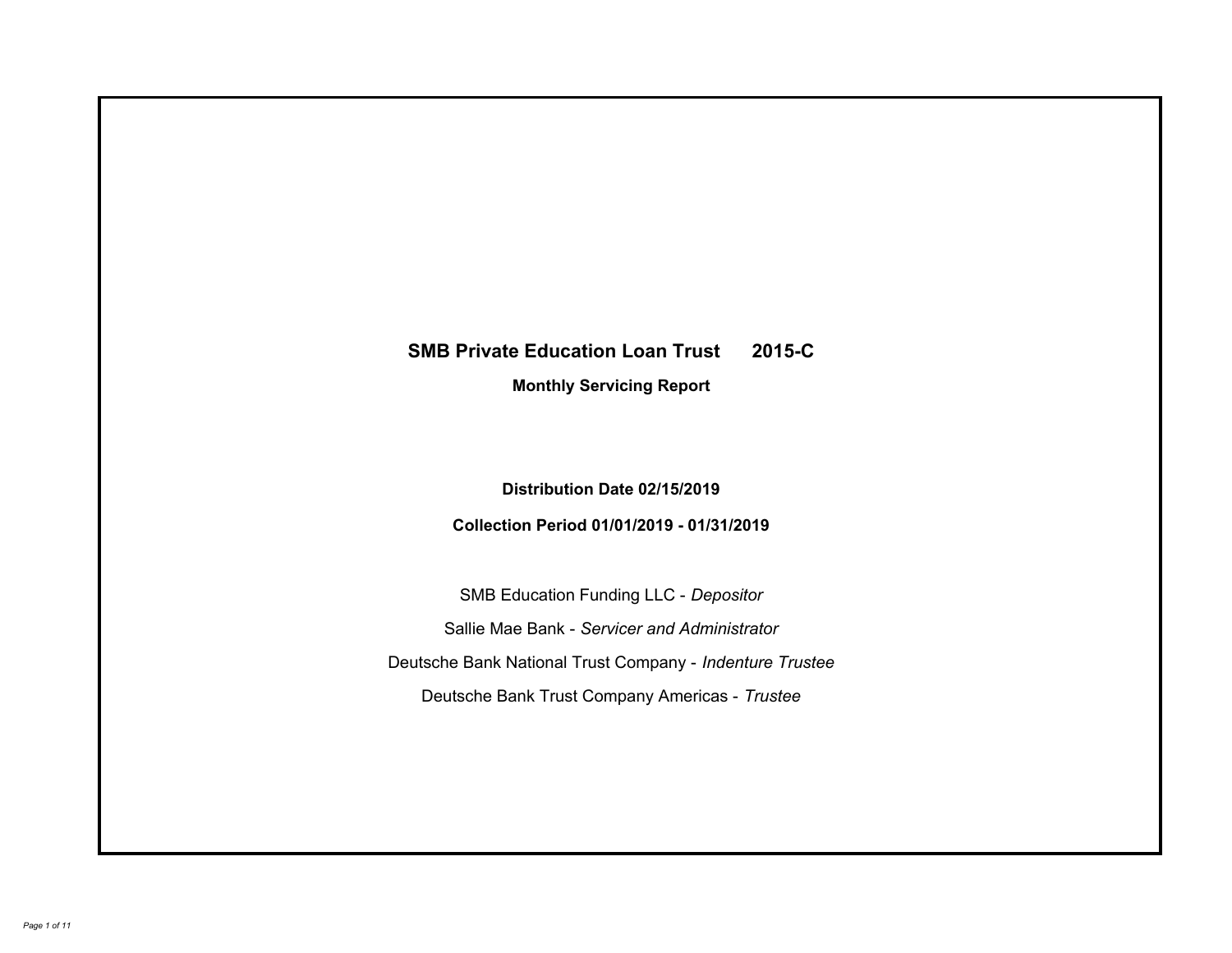| Α           | <b>Student Loan Portfolio Characteristics</b>   |                                              | Settlement Date<br>10/27/2015 | 12/31/2018           | 01/31/2019           |
|-------------|-------------------------------------------------|----------------------------------------------|-------------------------------|----------------------|----------------------|
|             | <b>Principal Balance</b>                        |                                              | \$693,787,197.00              | \$443,908,568.79     | \$434,027,656.74     |
|             | Interest to be Capitalized Balance              |                                              | 55,852,621.68                 | 17,689,640.35        | 17,731,458.00        |
|             | Pool Balance                                    |                                              | \$749,639,818.68              | \$461,598,209.14     | \$451,759,114.74     |
|             | Weighted Average Coupon (WAC)                   |                                              |                               |                      |                      |
|             |                                                 | WAC1 (Contractual Interest Rate on the Loan) | 8.28%                         | 9.58%                | 9.56%                |
|             |                                                 | WAC2 (Average of Applicable Interest Rate)   | 8.28%                         | 9.52%                | 9.51%                |
|             | WAC3 (Average of Actual Interest Rate)          |                                              | 8.22%                         | 9.44%                | 9.43%                |
|             | Weighted Average Remaining Term                 |                                              | 127.00                        | 122.17               | 121.91               |
|             | Number of Loans                                 |                                              | 65,154                        | 41,700               | 40,887               |
|             | Number of Borrowers<br>Pool Factor              |                                              | 45,614                        | 29,882               | 29,331               |
|             | Since Issued Total Constant Prepayment Rate (1) |                                              |                               | 0.615759993<br>9.75% | 0.602634897<br>9.86% |
|             |                                                 |                                              |                               |                      |                      |
| B           | <b>Debt Securities</b>                          | Cusip/Isin                                   | 01/15/2019                    |                      | 02/15/2019           |
|             | A <sub>2</sub> A                                | 78448RAB2                                    | \$120,099,610.77              |                      | \$115,455,686.41     |
|             | A <sub>2</sub> B                                | 78448RAC0                                    | \$58,019,135.63               |                      | \$55,775,693.91      |
|             | A <sub>3</sub>                                  | 78448RAD8                                    | \$75,000,000.00               |                      | \$75,000,000.00      |
|             | В                                               | 78448RAE6                                    | \$70,000,000.00               |                      | \$70,000,000.00      |
|             | C                                               | 78448RAF3                                    | \$50,000,000.00               |                      | \$50,000,000.00      |
|             |                                                 |                                              |                               |                      |                      |
| $\mathsf C$ | <b>Certificates</b>                             | Cusip/Isin                                   | 01/15/2019                    |                      | 02/15/2019           |
|             | Residual                                        | 78448R106                                    | \$100,000.00                  |                      | \$100,000.00         |
|             |                                                 |                                              |                               |                      |                      |
| D           | <b>Account Balances</b>                         |                                              | 01/15/2019                    |                      | 02/15/2019           |
|             | Reserve Account Balance                         |                                              | \$1,884,455.00                |                      | \$1,884,455.00       |
|             |                                                 |                                              |                               |                      |                      |
| E           | <b>Asset / Liability</b>                        |                                              | 01/15/2019                    |                      | 02/15/2019           |
|             | Overcollateralization Percentage                |                                              | 19.17%                        |                      | 18.93%               |
|             | Specified Overcollateralization Amount          |                                              | \$138,479,462.74              |                      | \$135,527,734.42     |
|             | Actual Overcollateralization Amount             |                                              | \$88,479,462.74               |                      | \$85,527,734.42      |
|             |                                                 |                                              |                               |                      |                      |

(1) For additional information, see 'Since Issued CPR Methodology' found on page 11 of this report.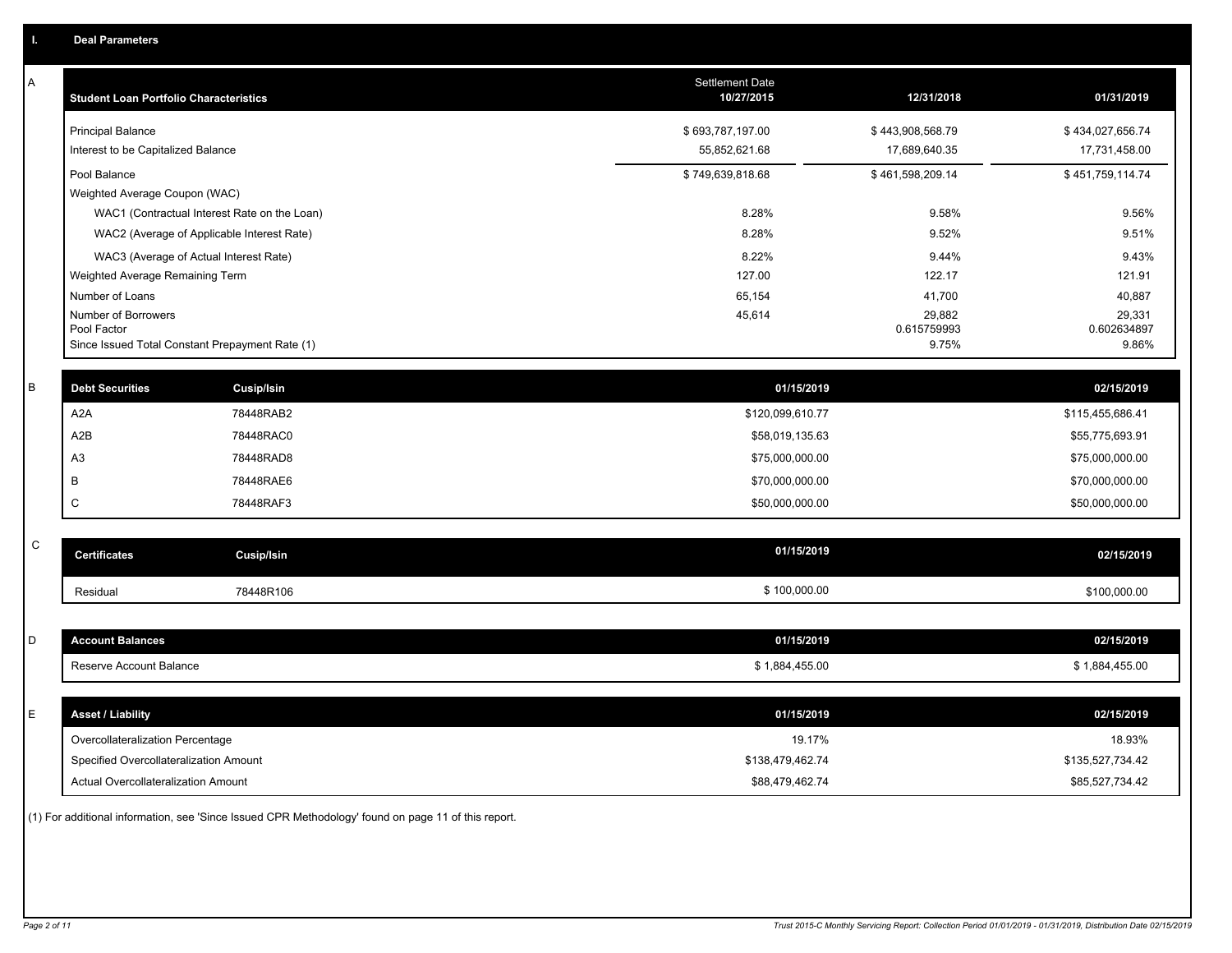### **II. 2015-C Trust Activity 01/01/2019 through 01/31/2019**

| Α | <b>Student Loan Principal Receipts</b>                           |                 |
|---|------------------------------------------------------------------|-----------------|
|   | <b>Borrower Principal</b>                                        | 9,938,612.23    |
|   | <b>Consolidation Activity Principal</b>                          | 0.00            |
|   | Seller Principal Reimbursement                                   | 0.00            |
|   | Servicer Principal Reimbursement                                 | 0.00            |
|   | Delinquent Principal Purchases by Servicer                       | 0.00            |
|   | <b>Other Principal Deposits</b>                                  | 0.00            |
|   | <b>Total Principal Receipts</b>                                  | \$9,938,612.23  |
| в | <b>Student Loan Interest Receipts</b>                            |                 |
|   | <b>Borrower Interest</b>                                         | 2,592,904.64    |
|   | <b>Consolidation Activity Interest</b>                           | 0.00            |
|   | Seller Interest Reimbursement                                    | 0.00            |
|   | Servicer Interest Reimbursement                                  | 0.00            |
|   | Delinquent Interest Purchases by Servicer                        | 0.00            |
|   | Other Interest Deposits                                          | 0.00            |
|   | <b>Total Interest Receipts</b>                                   | \$2,592,904.64  |
| C | <b>Recoveries on Realized Losses</b>                             | \$134,885.26    |
| D | <b>Investment Income</b>                                         | \$23,877.74     |
| E | <b>Funds Borrowed from Next Collection Period</b>                | \$0.00          |
| F | <b>Funds Repaid from Prior Collection Period</b>                 | \$0.00          |
| G | Loan Sale or Purchase Proceeds                                   | \$0.00          |
| н | Initial Deposits to Distribution Account                         | \$0.00          |
|   | <b>Excess Transferred from Other Accounts</b>                    | \$0.00          |
| J | <b>Borrower Benefit Reimbursements</b>                           | \$0.00          |
| Κ | <b>Other Deposits</b>                                            | \$0.00          |
| L | <b>Other Fees Collected</b>                                      | \$0.00          |
| М | <b>AVAILABLE FUNDS</b>                                           | \$12,690,279.87 |
| N | Non-Cash Principal Activity During Collection Period             | \$57,700.18     |
| O | Aggregate Purchased Amounts by the Depositor, Servicer or Seller | \$0.00          |
| P | Aggregate Loan Substitutions                                     | \$0.00          |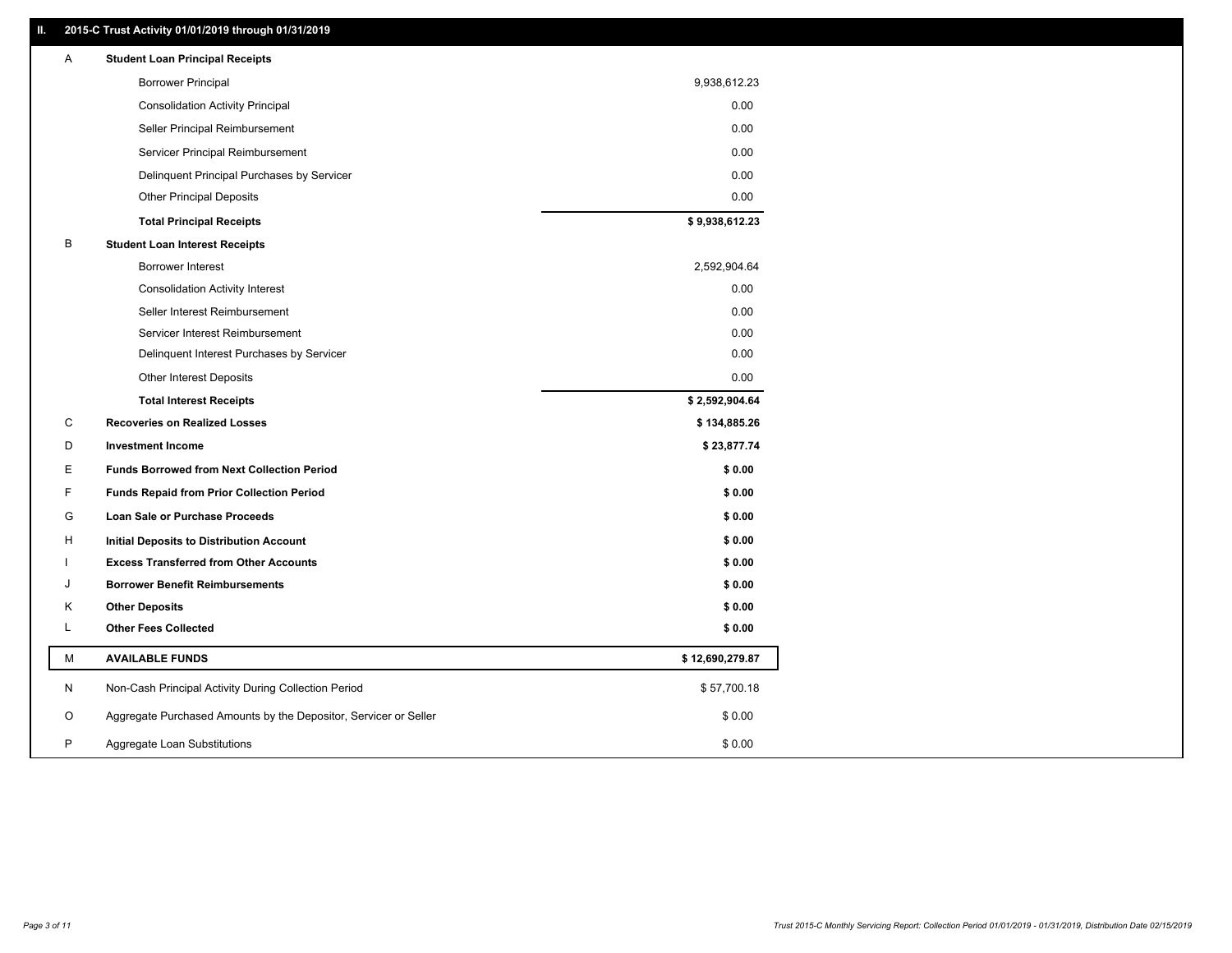|                   |                       |                          |         |                                                           | <b>Loans by Repayment Status</b> |                            |                          |         |                                                           |                |                            |
|-------------------|-----------------------|--------------------------|---------|-----------------------------------------------------------|----------------------------------|----------------------------|--------------------------|---------|-----------------------------------------------------------|----------------|----------------------------|
|                   |                       |                          |         | 01/31/2019                                                |                                  |                            |                          |         | 12/31/2018                                                |                |                            |
|                   |                       | <b>Wtd Avg</b><br>Coupon | # Loans | Principal and<br><b>Interest Accrued</b><br>to Capitalize | % of Principal                   | % of Loans in<br>Repay (1) | <b>Wtd Avg</b><br>Coupon | # Loans | Principal and<br><b>Interest Accrued</b><br>to Capitalize | % of Principal | % of Loans in<br>Repay (1) |
| INTERIM:          | IN SCHOOL             | 10.75%                   | 1,434   | \$20,966,339.35                                           | 4.641%                           | $-$ %                      | 10.73%                   | 1,553   | \$22,604,206.53                                           | 4.897%         | $-$ %                      |
|                   | GRACE                 | 10.67%                   | 528     | \$7,590,786.93                                            | 1.680%                           | $-$ %                      | 10.72%                   | 462     | \$6,507,002.11                                            | 1.410%         | $-$ %                      |
|                   | <b>DEFERMENT</b>      | 10.61%                   | 2,636   | \$34,668,788.65                                           | 7.674%                           | $-$ %                      | 10.62%                   | 2,654   | \$34,667,248.64                                           | 7.510%         | $-$ %                      |
| <b>REPAYMENT:</b> | <b>CURRENT</b>        | 9.19%                    | 33,746  | \$352,502,735.08                                          | 78.029%                          | 90.727%                    | 9.22%                    | 34,587  | \$363,554,230.65                                          | 78.760%        | 91.387%                    |
|                   | 31-60 DAYS DELINQUENT | 9.37%                    | 677     | \$9,778,855.37                                            | 2.165%                           | 2.517%                     | 8.95%                    | 749     | \$9,709,791.92                                            | 2.104%         | 2.441%                     |
|                   | 61-90 DAYS DELINQUENT | 8.91%                    | 346     | \$4,699,879.31                                            | 1.040%                           | 1.210%                     | 8.64%                    | 293     | \$4,074,618.15                                            | 0.883%         | 1.024%                     |
|                   | > 90 DAYS DELINQUENT  | 10.20%                   | 178     | \$2,452,519.89                                            | 0.543%                           | 0.631%                     | 10.73%                   | 164     | \$2,436,164.02                                            | 0.528%         | 0.612%                     |
|                   | FORBEARANCE           | 9.91%                    | 1,342   | \$19,099,210.16                                           | 4.228%                           | 4.916%                     | 9.86%                    | 1,238   | \$18,044,947.12                                           | 3.909%         | 4.536%                     |
| <b>TOTAL</b>      |                       |                          | 40,887  | \$451,759,114.74                                          | 100.00%                          | 100.00%                    |                          | 41,700  | \$461,598,209.14                                          | 100.00%        | 100.00%                    |

Percentages may not total 100% due to rounding  $\star$ 

1 Loans classified in "Repayment" include any loan for which interim interest only, \$25 fixed payments or full principal and interest payments are due.

|                         |                                                                                                                                                                                |                          |         |                                                           | <b>Loans by Borrower Status</b> |                                |                          |         |                                                                  |                |                                |
|-------------------------|--------------------------------------------------------------------------------------------------------------------------------------------------------------------------------|--------------------------|---------|-----------------------------------------------------------|---------------------------------|--------------------------------|--------------------------|---------|------------------------------------------------------------------|----------------|--------------------------------|
|                         |                                                                                                                                                                                |                          |         | 01/31/2019                                                |                                 |                                |                          |         | 12/31/2018                                                       |                |                                |
|                         |                                                                                                                                                                                | <b>Wtd Avg</b><br>Coupon | # Loans | Principal and<br><b>Interest Accrued</b><br>to Capitalize | % of Principal                  | % of Loans in<br>P&I Repay (2) | <b>Wtd Avg</b><br>Coupon | # Loans | <b>Principal and</b><br><b>Interest Accrued</b><br>to Capitalize | % of Principal | % of Loans in<br>P&I Repay (2) |
| INTERIM:                | IN SCHOOL                                                                                                                                                                      | 10.48%                   | 2,621   | \$38,709,076.12                                           | 8.569%                          | $-$ %                          | 10.48%                   | 2,859   | \$41,829,510.06                                                  | 9.062%         | $-$ %                          |
|                         | GRACE                                                                                                                                                                          | 10.40%                   | 944     | \$13,727,784.96                                           | 3.039%                          | $-$ %                          | 10.32%                   | 823     | \$12,214,962.08                                                  | 2.646%         | $-$ %                          |
|                         | <b>DEFERMENT</b>                                                                                                                                                               | 10.30%                   | 4,729   | \$59,194,868.45                                           | 13.103%                         | $-$ %                          | 10.30%                   | 4,805   | \$59,650,962.25                                                  | 12.923%        | $-$ %                          |
| P&I REPAYMENT:          | <b>CURRENT</b>                                                                                                                                                                 | 9.06%                    | 30,049  | \$304,043,856.06                                          | 67.302%                         | 89.391%                        | 9.10%                    | 30,796  | \$314,071,283.57                                                 | 68.040%        | 90.276%                        |
|                         | 31-60 DAYS DELINQUENT                                                                                                                                                          | 9.34%                    | 658     | \$9,549,438.72                                            | 2.114%                          | 2.808%                         | 8.89%                    | 716     | \$9,254,659.70                                                   | 2.005%         | 2.660%                         |
|                         | 61-90 DAYS DELINQUENT                                                                                                                                                          | 8.89%                    | 335     | \$4,566,969.18                                            | 1.011%                          | 1.343%                         | 8.58%                    | 283     | \$3,972,144.54                                                   | 0.861%         | 1.142%                         |
|                         | > 90 DAYS DELINQUENT                                                                                                                                                           | 10.19%                   | 176     | \$2,431,068.30                                            | 0.538%                          | 0.715%                         | 10.75%                   | 157     | \$2,330,281.07                                                   | 0.505%         | 0.670%                         |
|                         | FORBEARANCE                                                                                                                                                                    | 9.91%                    | 1,375   | \$19,536,052.95                                           | 4.324%                          | 5.744%                         | 9.86%                    | 1,261   | \$18,274,405.87                                                  | 3.959%         | 5.253%                         |
| <b>TOTAL</b><br>$\star$ | Percentages may not total 100% due to rounding<br>2 Loans classified in "P&I Repayment" includes only those loans for which scheduled principal and interest payments are due. |                          | 40,887  | \$451,759,114.74                                          | 100.00%                         | 100.00%                        |                          | 41,700  | \$461,598,209.14                                                 | 100.00%        | 100.00%                        |

WAC reflects WAC3 To conform with company standard reporting these sections now include Princial and Interest Accrued to Capitalize.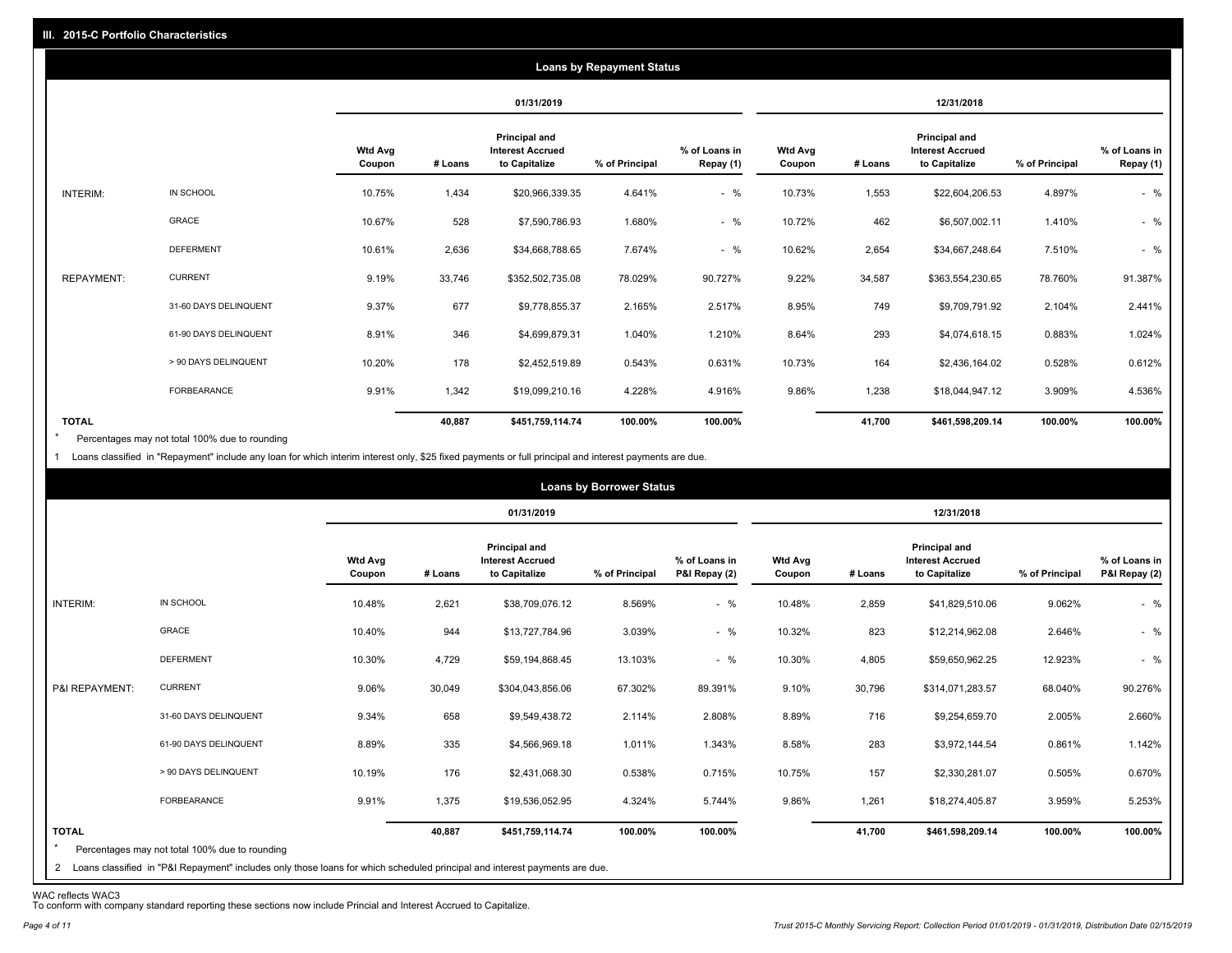| Pool Balance<br>\$451,759,114.74<br>\$461,598,209.14<br>Total # Loans<br>41,700<br>40,887<br>Total # Borrowers<br>29,331<br>29,882<br>9.51%<br>9.52%<br><b>Weighted Average Coupon</b><br>122.17<br>Weighted Average Remaining Term<br>121.91<br>Percent of Pool - Cosigned<br>93.3%<br>93.2%<br>6.7%<br>6.8%<br>Percent of Pool - Non Cosigned<br>Borrower Interest Accrued for Period<br>\$3,496,926.76<br>\$3,507,870.42<br>Outstanding Borrower Interest Accrued<br>\$20,783,334.87<br>\$20,699,201.37<br>Gross Principal Realized Loss - Periodic *<br>\$700,477.72<br>\$776,057.85<br>Gross Principal Realized Loss - Cumulative *<br>\$21,166,668.52<br>\$20,466,190.80<br>Recoveries on Realized Losses - Periodic<br>\$134,885.26<br>\$91,589.04<br>Recoveries on Realized Losses - Cumulative<br>\$2,952,064.87<br>\$2,817,179.61<br>Net Losses - Periodic<br>\$565,592.46<br>\$684,468.81<br>Net Losses - Cumulative<br>\$18,214,603.65<br>\$17,649,011.19<br>Non-Cash Principal Activity - Capitalized Interest<br>\$761,577.41<br>\$2,409,607.00<br>Since Issued Total Constant Prepayment Rate (CPR) (1)<br>9.86%<br>9.75%<br><b>Loan Substitutions</b><br>\$0.00<br>\$0.00<br><b>Cumulative Loan Substitutions</b><br>\$0.00<br>\$0.00<br>\$0.00<br><b>Unpaid Servicing Fees</b><br>\$0.00<br><b>Unpaid Administration Fees</b><br>\$0.00<br>\$0.00<br><b>Unpaid Carryover Servicing Fees</b><br>\$0.00<br>\$0.00<br>Note Interest Shortfall<br>\$0.00<br>\$0.00<br>Loans in Modification<br>\$41,240,036.12<br>\$41,006,205.57<br>% of Loans in Modification as a % of Loans in Repayment (P&I)<br>12.86%<br>12.44%<br>% Annualized Gross Principal Realized Loss - Periodic as a %<br>2.62%<br>2.83%<br>of Loans in Repayment (P&I) * 12<br>% Gross Principal Realized Loss - Cumulative as a % of<br><b>Original Pool Balance</b><br>2.73%<br>2.82% | 1/31/2019 | 12/31/2018 |
|-----------------------------------------------------------------------------------------------------------------------------------------------------------------------------------------------------------------------------------------------------------------------------------------------------------------------------------------------------------------------------------------------------------------------------------------------------------------------------------------------------------------------------------------------------------------------------------------------------------------------------------------------------------------------------------------------------------------------------------------------------------------------------------------------------------------------------------------------------------------------------------------------------------------------------------------------------------------------------------------------------------------------------------------------------------------------------------------------------------------------------------------------------------------------------------------------------------------------------------------------------------------------------------------------------------------------------------------------------------------------------------------------------------------------------------------------------------------------------------------------------------------------------------------------------------------------------------------------------------------------------------------------------------------------------------------------------------------------------------------------------------------------------------------------------------------------------------------------------------------------|-----------|------------|
|                                                                                                                                                                                                                                                                                                                                                                                                                                                                                                                                                                                                                                                                                                                                                                                                                                                                                                                                                                                                                                                                                                                                                                                                                                                                                                                                                                                                                                                                                                                                                                                                                                                                                                                                                                                                                                                                       |           |            |
|                                                                                                                                                                                                                                                                                                                                                                                                                                                                                                                                                                                                                                                                                                                                                                                                                                                                                                                                                                                                                                                                                                                                                                                                                                                                                                                                                                                                                                                                                                                                                                                                                                                                                                                                                                                                                                                                       |           |            |
|                                                                                                                                                                                                                                                                                                                                                                                                                                                                                                                                                                                                                                                                                                                                                                                                                                                                                                                                                                                                                                                                                                                                                                                                                                                                                                                                                                                                                                                                                                                                                                                                                                                                                                                                                                                                                                                                       |           |            |
|                                                                                                                                                                                                                                                                                                                                                                                                                                                                                                                                                                                                                                                                                                                                                                                                                                                                                                                                                                                                                                                                                                                                                                                                                                                                                                                                                                                                                                                                                                                                                                                                                                                                                                                                                                                                                                                                       |           |            |
|                                                                                                                                                                                                                                                                                                                                                                                                                                                                                                                                                                                                                                                                                                                                                                                                                                                                                                                                                                                                                                                                                                                                                                                                                                                                                                                                                                                                                                                                                                                                                                                                                                                                                                                                                                                                                                                                       |           |            |
|                                                                                                                                                                                                                                                                                                                                                                                                                                                                                                                                                                                                                                                                                                                                                                                                                                                                                                                                                                                                                                                                                                                                                                                                                                                                                                                                                                                                                                                                                                                                                                                                                                                                                                                                                                                                                                                                       |           |            |
|                                                                                                                                                                                                                                                                                                                                                                                                                                                                                                                                                                                                                                                                                                                                                                                                                                                                                                                                                                                                                                                                                                                                                                                                                                                                                                                                                                                                                                                                                                                                                                                                                                                                                                                                                                                                                                                                       |           |            |
|                                                                                                                                                                                                                                                                                                                                                                                                                                                                                                                                                                                                                                                                                                                                                                                                                                                                                                                                                                                                                                                                                                                                                                                                                                                                                                                                                                                                                                                                                                                                                                                                                                                                                                                                                                                                                                                                       |           |            |
|                                                                                                                                                                                                                                                                                                                                                                                                                                                                                                                                                                                                                                                                                                                                                                                                                                                                                                                                                                                                                                                                                                                                                                                                                                                                                                                                                                                                                                                                                                                                                                                                                                                                                                                                                                                                                                                                       |           |            |
|                                                                                                                                                                                                                                                                                                                                                                                                                                                                                                                                                                                                                                                                                                                                                                                                                                                                                                                                                                                                                                                                                                                                                                                                                                                                                                                                                                                                                                                                                                                                                                                                                                                                                                                                                                                                                                                                       |           |            |
|                                                                                                                                                                                                                                                                                                                                                                                                                                                                                                                                                                                                                                                                                                                                                                                                                                                                                                                                                                                                                                                                                                                                                                                                                                                                                                                                                                                                                                                                                                                                                                                                                                                                                                                                                                                                                                                                       |           |            |
|                                                                                                                                                                                                                                                                                                                                                                                                                                                                                                                                                                                                                                                                                                                                                                                                                                                                                                                                                                                                                                                                                                                                                                                                                                                                                                                                                                                                                                                                                                                                                                                                                                                                                                                                                                                                                                                                       |           |            |
|                                                                                                                                                                                                                                                                                                                                                                                                                                                                                                                                                                                                                                                                                                                                                                                                                                                                                                                                                                                                                                                                                                                                                                                                                                                                                                                                                                                                                                                                                                                                                                                                                                                                                                                                                                                                                                                                       |           |            |
|                                                                                                                                                                                                                                                                                                                                                                                                                                                                                                                                                                                                                                                                                                                                                                                                                                                                                                                                                                                                                                                                                                                                                                                                                                                                                                                                                                                                                                                                                                                                                                                                                                                                                                                                                                                                                                                                       |           |            |
|                                                                                                                                                                                                                                                                                                                                                                                                                                                                                                                                                                                                                                                                                                                                                                                                                                                                                                                                                                                                                                                                                                                                                                                                                                                                                                                                                                                                                                                                                                                                                                                                                                                                                                                                                                                                                                                                       |           |            |
|                                                                                                                                                                                                                                                                                                                                                                                                                                                                                                                                                                                                                                                                                                                                                                                                                                                                                                                                                                                                                                                                                                                                                                                                                                                                                                                                                                                                                                                                                                                                                                                                                                                                                                                                                                                                                                                                       |           |            |
|                                                                                                                                                                                                                                                                                                                                                                                                                                                                                                                                                                                                                                                                                                                                                                                                                                                                                                                                                                                                                                                                                                                                                                                                                                                                                                                                                                                                                                                                                                                                                                                                                                                                                                                                                                                                                                                                       |           |            |
|                                                                                                                                                                                                                                                                                                                                                                                                                                                                                                                                                                                                                                                                                                                                                                                                                                                                                                                                                                                                                                                                                                                                                                                                                                                                                                                                                                                                                                                                                                                                                                                                                                                                                                                                                                                                                                                                       |           |            |
|                                                                                                                                                                                                                                                                                                                                                                                                                                                                                                                                                                                                                                                                                                                                                                                                                                                                                                                                                                                                                                                                                                                                                                                                                                                                                                                                                                                                                                                                                                                                                                                                                                                                                                                                                                                                                                                                       |           |            |
|                                                                                                                                                                                                                                                                                                                                                                                                                                                                                                                                                                                                                                                                                                                                                                                                                                                                                                                                                                                                                                                                                                                                                                                                                                                                                                                                                                                                                                                                                                                                                                                                                                                                                                                                                                                                                                                                       |           |            |
|                                                                                                                                                                                                                                                                                                                                                                                                                                                                                                                                                                                                                                                                                                                                                                                                                                                                                                                                                                                                                                                                                                                                                                                                                                                                                                                                                                                                                                                                                                                                                                                                                                                                                                                                                                                                                                                                       |           |            |
|                                                                                                                                                                                                                                                                                                                                                                                                                                                                                                                                                                                                                                                                                                                                                                                                                                                                                                                                                                                                                                                                                                                                                                                                                                                                                                                                                                                                                                                                                                                                                                                                                                                                                                                                                                                                                                                                       |           |            |
|                                                                                                                                                                                                                                                                                                                                                                                                                                                                                                                                                                                                                                                                                                                                                                                                                                                                                                                                                                                                                                                                                                                                                                                                                                                                                                                                                                                                                                                                                                                                                                                                                                                                                                                                                                                                                                                                       |           |            |
|                                                                                                                                                                                                                                                                                                                                                                                                                                                                                                                                                                                                                                                                                                                                                                                                                                                                                                                                                                                                                                                                                                                                                                                                                                                                                                                                                                                                                                                                                                                                                                                                                                                                                                                                                                                                                                                                       |           |            |
|                                                                                                                                                                                                                                                                                                                                                                                                                                                                                                                                                                                                                                                                                                                                                                                                                                                                                                                                                                                                                                                                                                                                                                                                                                                                                                                                                                                                                                                                                                                                                                                                                                                                                                                                                                                                                                                                       |           |            |
|                                                                                                                                                                                                                                                                                                                                                                                                                                                                                                                                                                                                                                                                                                                                                                                                                                                                                                                                                                                                                                                                                                                                                                                                                                                                                                                                                                                                                                                                                                                                                                                                                                                                                                                                                                                                                                                                       |           |            |
|                                                                                                                                                                                                                                                                                                                                                                                                                                                                                                                                                                                                                                                                                                                                                                                                                                                                                                                                                                                                                                                                                                                                                                                                                                                                                                                                                                                                                                                                                                                                                                                                                                                                                                                                                                                                                                                                       |           |            |
|                                                                                                                                                                                                                                                                                                                                                                                                                                                                                                                                                                                                                                                                                                                                                                                                                                                                                                                                                                                                                                                                                                                                                                                                                                                                                                                                                                                                                                                                                                                                                                                                                                                                                                                                                                                                                                                                       |           |            |

\* In accordance with the Servicer's current policies and procedures, after September 1, 2017 loans subject to bankruptcy claims generally will not be reported as a charged-off unless and until they are delinquent for 120 d

(1) For additional information, see 'Since Issued CPR Methodology' found on page 11 of this report.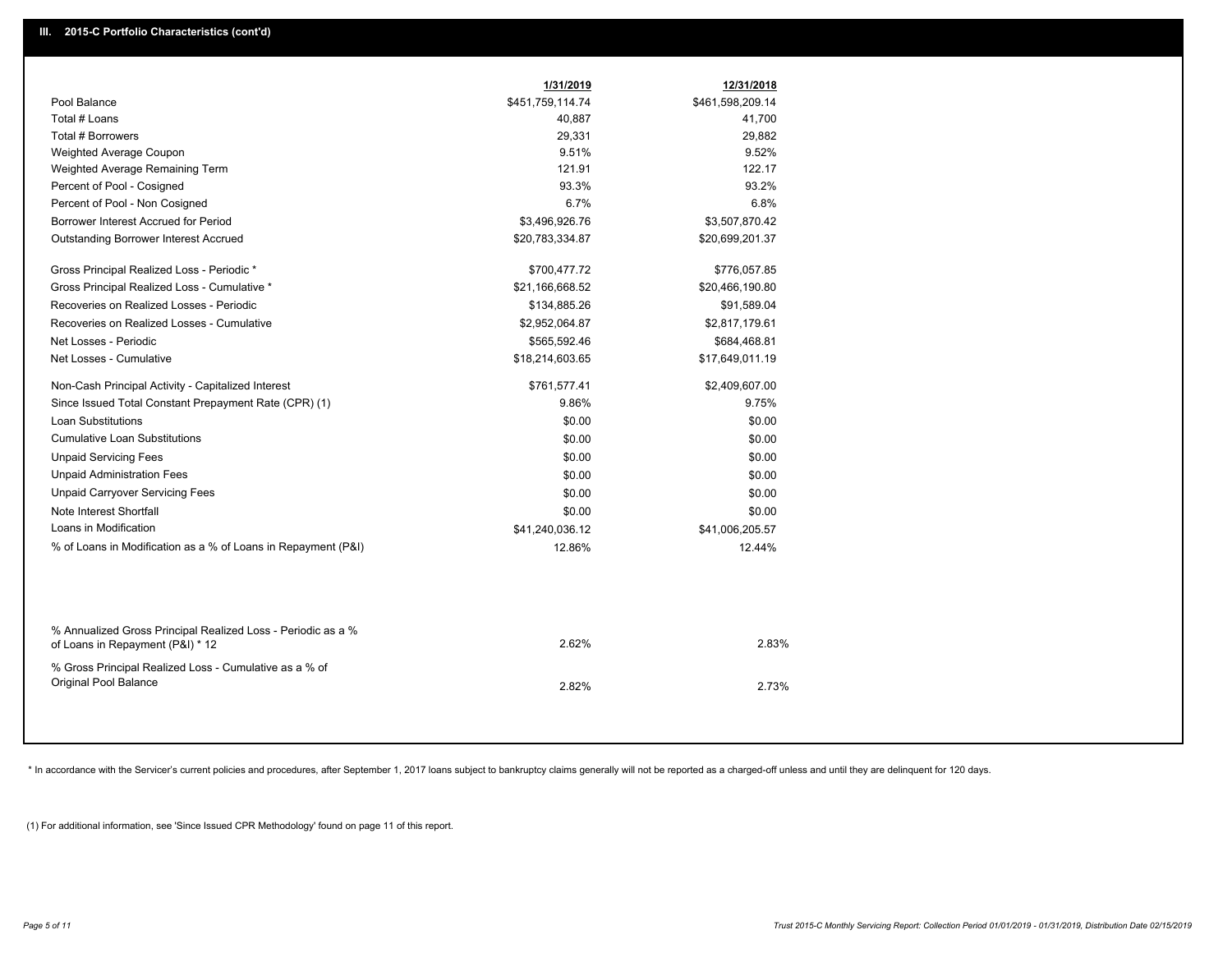#### **Loan Program**  A

|                                    | Weighted<br><b>Average Coupon</b> | # LOANS     | <b>\$ AMOUNT</b> | $%$ *    |
|------------------------------------|-----------------------------------|-------------|------------------|----------|
| - Smart Option Interest-Only Loans | 8.89%                             | 8,849       | \$68,545,135.25  | 15.173%  |
| - Smart Option Fixed Pay Loans     | 9.44%                             | 10,730      | \$141,030,289.84 | 31.218%  |
| - Smart Option Deferred Loans      | 9.58%                             | 21.308      | \$242,183,689.65 | 53.609%  |
| - Other Loan Programs              | $0.00\%$                          | $\mathbf 0$ | \$0.00           | 0.000%   |
| <b>Total</b>                       | 9.43%                             | 40,887      | \$451,759,114.74 | 100.000% |

\* Percentages may not total 100% due to rounding

B

C

**Index Type**

|                       | Weighted<br><b>Average Coupon</b> | # LOANS | <b>\$ AMOUNT</b> | $%$ *     |
|-----------------------|-----------------------------------|---------|------------------|-----------|
| - Fixed Rate Loans    | 7.33%                             | 9,513   | \$124,276,066.88 | 27.509%   |
| - LIBOR Indexed Loans | 10.23%                            | 31,374  | \$327,483,047.86 | 72.491%   |
| - Other Index Rates   | $0.00\%$                          |         | \$0.00           | $0.000\%$ |
| <b>Total</b>          | 9.43%                             | 40,887  | \$451,759,114.74 | 100.000%  |

\* Percentages may not total 100% due to rounding

# **Weighted Average Recent FICO**

| 0 - 639              | 3,366  |                  |          |
|----------------------|--------|------------------|----------|
|                      |        | \$37,691,297.85  | 8.343%   |
| 640 - 669            | 2,689  | \$29,918,640.55  | 6.623%   |
| 670 - 699            | 4,331  | \$49,032,039.27  | 10.854%  |
| 700 - 739            | 8,614  | \$96,569,647.03  | 21.376%  |
| $740 +$              | 21,884 | \$238,538,113.21 | 52.802%  |
| $N/A$ <sub>(1)</sub> | 3      | \$9,376.83       | 0.002%   |
| <b>Total</b>         | 40,887 | \$451,759,114.74 | 100.000% |

WAC reflects WAC3

To conform with company standard reporting these sections now include Princial and Interest Accrued to Capitalize.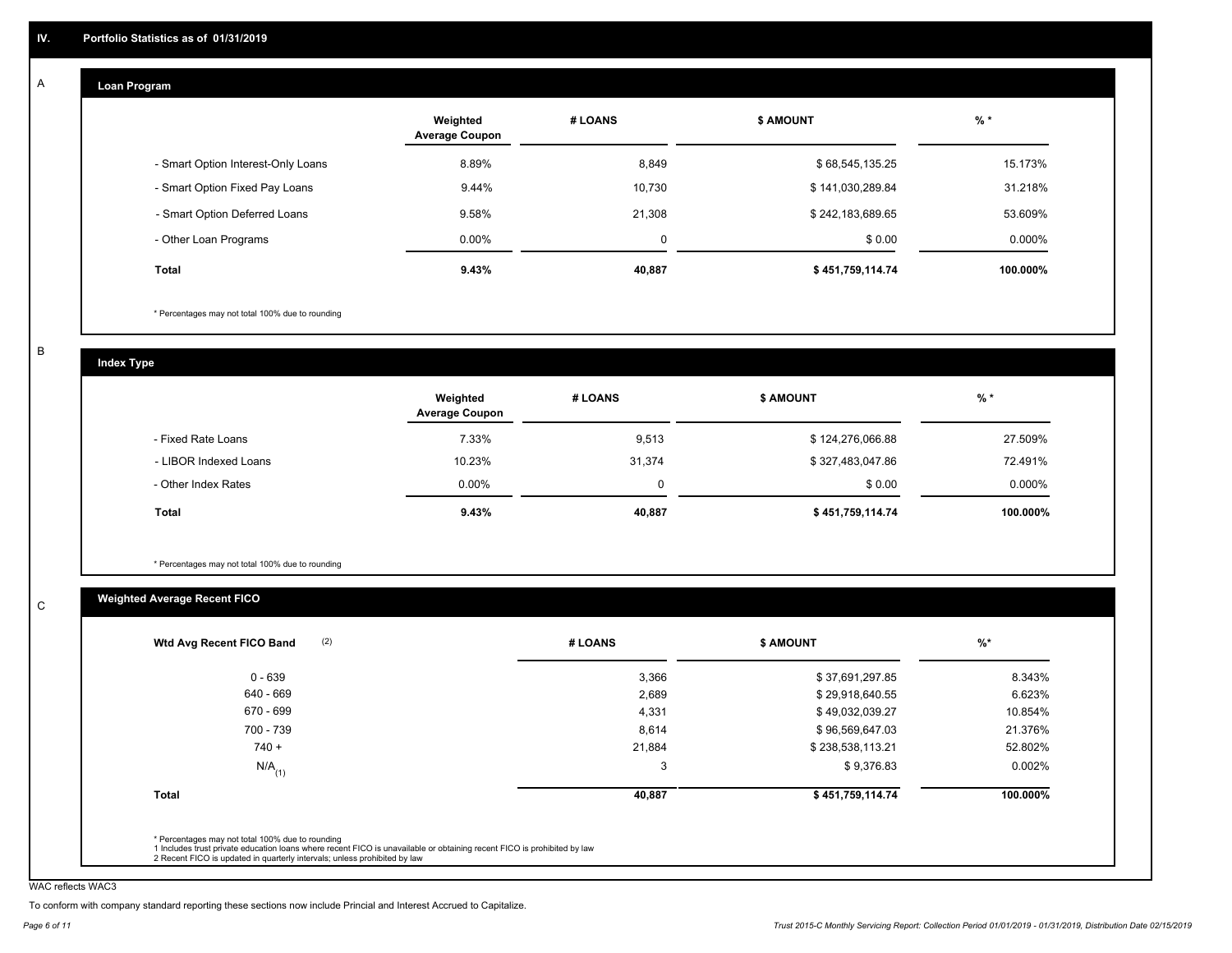| ۷. | 2015-C Reserve Account and Principal Distribution Calculations                                 |                  |  |
|----|------------------------------------------------------------------------------------------------|------------------|--|
| А. | <b>Reserve Account</b>                                                                         |                  |  |
|    | Specified Reserve Account Balance                                                              | \$1,884,455.00   |  |
|    | Actual Reserve Account Balance                                                                 | \$1,884,455.00   |  |
| В. | <b>Principal Distribution Amount</b>                                                           |                  |  |
|    | Class A Notes Outstanding<br>i.                                                                | \$253,118,746.40 |  |
|    | ii.<br>Pool Balance                                                                            | \$451,759,114.74 |  |
|    | First Priority Principal Distribution Amount (i - ii)<br>iii.                                  | \$0.00           |  |
|    |                                                                                                |                  |  |
|    | Class A and B Notes Outstanding<br>iv.                                                         | \$323,118,746.40 |  |
|    | First Priority Principal Distribution Amount<br>v.                                             | \$0.00           |  |
|    | Pool Balance<br>vi.                                                                            | \$451,759,114.74 |  |
|    | Specified Overcollateralization Amount<br>vii.                                                 | \$135,527,734.42 |  |
|    | Available Funds (after payment of waterfall items A through H)<br>viii.                        | \$11,190,207.72  |  |
|    | <b>Class C Notes Outstanding</b><br>ix.                                                        | \$50,000,000.00  |  |
|    | Regular Principal Distribution Amount (if (iv > 0, (iv - v) - (vi - vii), min(viii, ix))<br>x. | \$6,887,366.08   |  |
|    |                                                                                                |                  |  |
|    | Pool Balance<br>xi.                                                                            | \$451,759,114.74 |  |
|    | 10% of Initial Pool Balance<br>xii.                                                            | \$74,963,981.87  |  |
|    | First Priority Principal Distribution Amount<br>xiii.                                          | \$0.00           |  |
|    | Regular Principal Distribution Amount<br>XIV.                                                  | \$6,887,366.08   |  |
|    | Available Funds (after payment of waterfall items A through J)<br>XV.                          | \$4,302,841.64   |  |
|    | xvi. Additional Principal Distribution Amount (if(ix $\lt$ = x, min(xv, xi - xiii - xiv)))     | \$0.00           |  |
|    |                                                                                                |                  |  |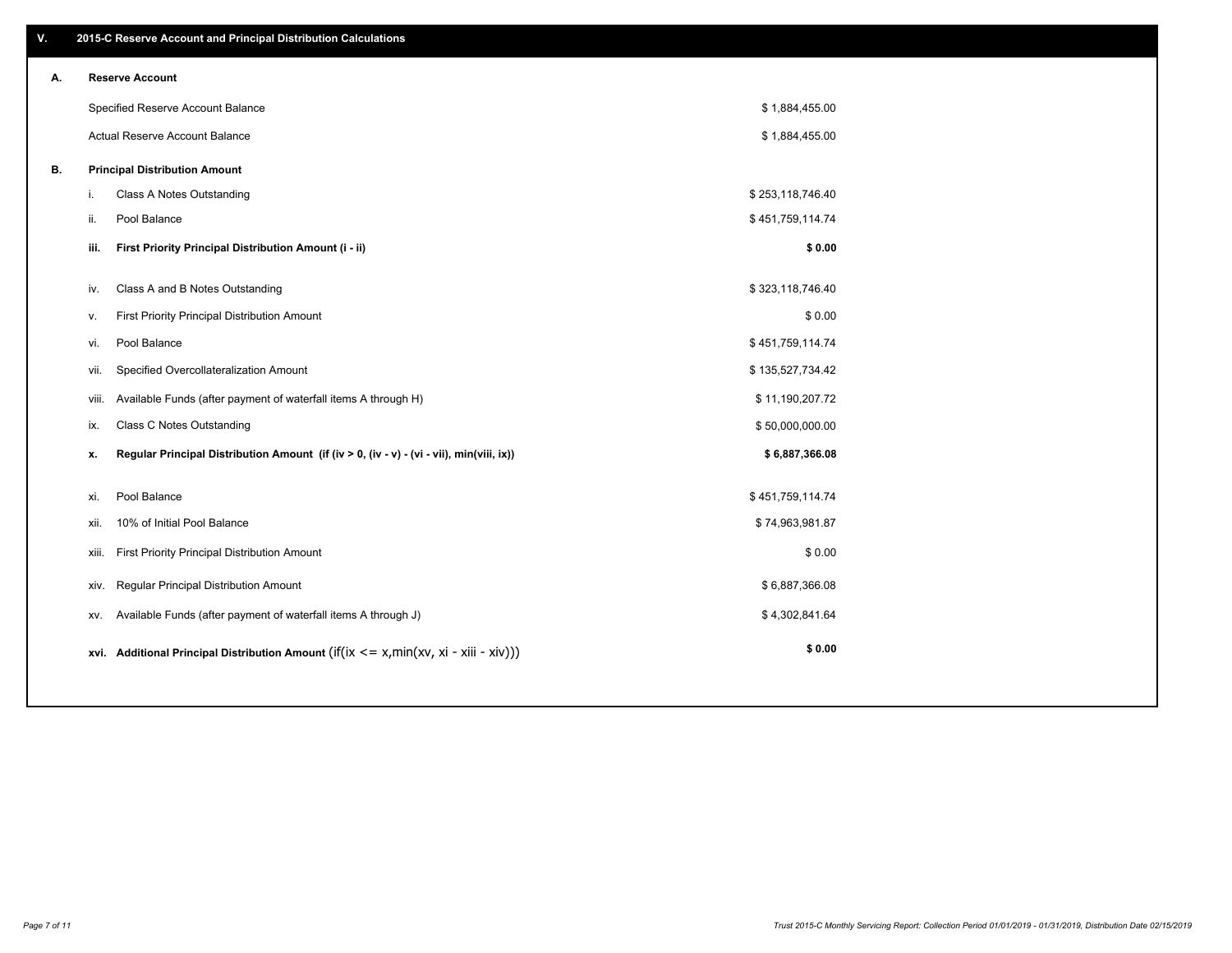|        |                                                                                             | Paid                      | <b>Funds Balance</b>               |
|--------|---------------------------------------------------------------------------------------------|---------------------------|------------------------------------|
|        | <b>Total Available Funds</b>                                                                |                           | \$12,690,279.87                    |
| Α      | <b>Trustee Fees</b>                                                                         | \$0.00                    | \$12,690,279.87                    |
| B      | <b>Servicing Fees</b>                                                                       | \$296,903.09              | \$12,393,376.78                    |
| С      | i. Administration Fees<br>ii. Unreimbursed Administrator Advances plus any Unpaid           | \$8,333.00<br>\$44,673.66 | \$12,385,043.78<br>\$12,340,370.12 |
| D      | Class A Noteholders Interest Distribution Amount                                            | \$758,495.73              | \$11,581,874.39                    |
| Е<br>F | <b>First Priority Principal Payment</b><br>Class B Noteholders Interest Distribution Amount | \$0.00<br>\$204,166.67    | \$11,581,874.39<br>\$11,377,707.72 |
| G      | Class C Noteholders Interest Distribution Amount                                            | \$187,500.00              | \$11,190,207.72                    |
| H      | Reinstatement Reserve Account                                                               | \$0.00                    | \$11,190,207.72                    |
| J      | <b>Regular Principal Distribution</b><br><b>Carryover Servicing Fees</b>                    | \$6,887,366.08<br>\$0.00  | \$4,302,841.64<br>\$4,302,841.64   |
| Κ      | Additional Principal Distribution Amount                                                    | \$0.00                    | \$4,302,841.64                     |
| L      | <b>Unpaid Expenses of Trustee</b>                                                           | \$0.00                    | \$4,302,841.64                     |
| М      | Unpaid Expenses of Administrator                                                            | \$0.00                    | \$4,302,841.64                     |
| N      | Remaining Funds to the Residual Certificateholders                                          | \$4,302,841.64            | \$0.00                             |
|        |                                                                                             |                           |                                    |
|        |                                                                                             |                           |                                    |

### **Waterfall Conditions**

| А. |      | <b>Class C Noteholders' Interest Distribution Condition</b>                                                                                                                                     |                  |  |
|----|------|-------------------------------------------------------------------------------------------------------------------------------------------------------------------------------------------------|------------------|--|
|    |      | Pool Balance                                                                                                                                                                                    | \$451,759,114.74 |  |
|    |      | Class A and B Notes Outstanding                                                                                                                                                                 | \$323,118,746.40 |  |
|    | iii. | Class C Noteholders' Interest Distribution Ratio (i / ii)                                                                                                                                       | 139.81%          |  |
|    | iv.  | Minimum Ratio                                                                                                                                                                                   | 110.00%          |  |
|    | V.   | Is the Class C Noteholders' Interest Distribution Condition Satisfied (iii $>$ iv)                                                                                                              |                  |  |
|    |      | * If the Class C Noteholders' Interest Distribution Condition is satisfied then the amount of interest accrued at the Class C Rate for the Accrual Period is Released on the distribution Date. |                  |  |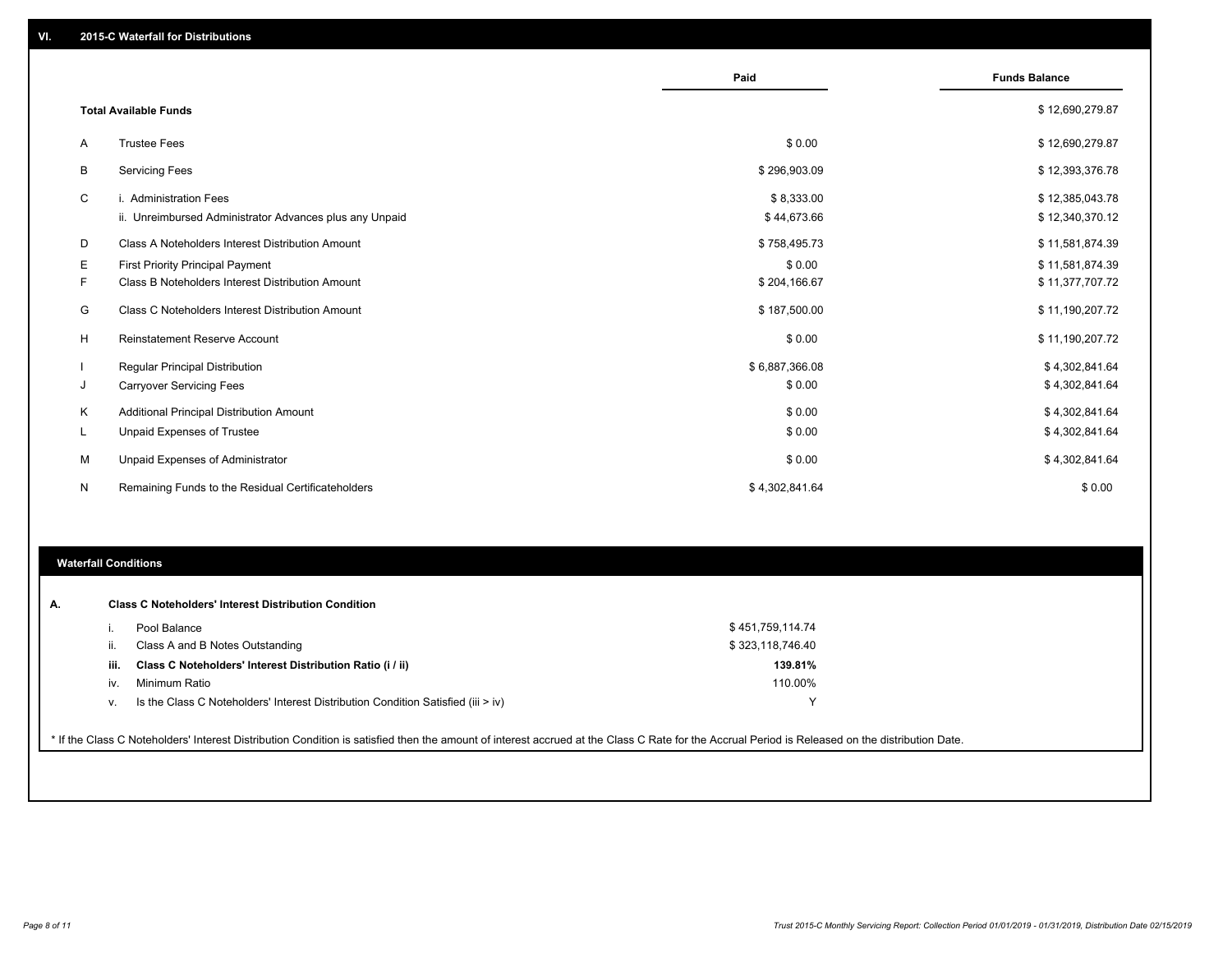## **VII. 2015-C Distributions**

| <b>Distribution Amounts</b>                                |                         |                         |                         |
|------------------------------------------------------------|-------------------------|-------------------------|-------------------------|
|                                                            | A <sub>2</sub> A        | A <sub>2</sub> B        | A <sub>3</sub>          |
| Cusip/Isin                                                 | 78448RAB2               | 78448RAC0               | 78448RAD8               |
| <b>Beginning Balance</b>                                   | \$120,099,610.77        | \$58,019,135.63         | \$75,000,000.00         |
| Index                                                      | <b>FIXED</b>            | <b>LIBOR</b>            | <b>LIBOR</b>            |
| Spread/Fixed Rate                                          | 2.75%                   | 1.40%                   | 1.95%                   |
| Record Date (Days Prior to Distribution)                   | 1 NEW YORK BUSINESS DAY | 1 NEW YORK BUSINESS DAY | 1 NEW YORK BUSINESS DAY |
| Accrual Period Begin                                       | 1/15/2019               | 1/15/2019               | 1/15/2019               |
| <b>Accrual Period End</b>                                  | 2/15/2019               | 2/15/2019               | 2/15/2019               |
| Daycount Fraction                                          | 0.08333333              | 0.08611111              | 0.08611111              |
| Interest Rate*                                             | 2.75000%                | 3.90894%                | 4.45894%                |
| <b>Accrued Interest Factor</b>                             | 0.002291667             | 0.003366032             | 0.003839643             |
| <b>Current Interest Due</b>                                | \$275,228.27            | \$195,294.25            | \$287,973.21            |
| Interest Shortfall from Prior Period Plus Accrued Interest | $\mathsf{\$}$ -         | $\mathcal{S}$ -         | $\frac{1}{2}$           |
| <b>Total Interest Due</b>                                  | \$275,228.27            | \$195,294.25            | \$287,973.21            |
| <b>Interest Paid</b>                                       | \$275,228.27            | \$195,294.25            | \$287,973.21            |
| <b>Interest Shortfall</b>                                  | $\mathsf{\$}$ -         | $\mathsf{\$}$ -         | $\mathsf{\$}$ -         |
| <b>Principal Paid</b>                                      | \$4,643,924.36          | \$2,243,441.72          | $$ -$                   |
| <b>Ending Principal Balance</b>                            | \$115,455,686.41        | \$55,775,693.91         | \$75,000,000.00         |
| Paydown Factor                                             | 0.022434417             | 0.022434417             | 0.000000000             |
| <b>Ending Balance Factor</b>                               | 0.557756939             | 0.557756939             | 1.000000000             |

\* Pay rates for Current Distribution. For the interest rates applicable to the next distribution date, please see https://www.salliemae.com/about/investors/data/SMBabrate.txt.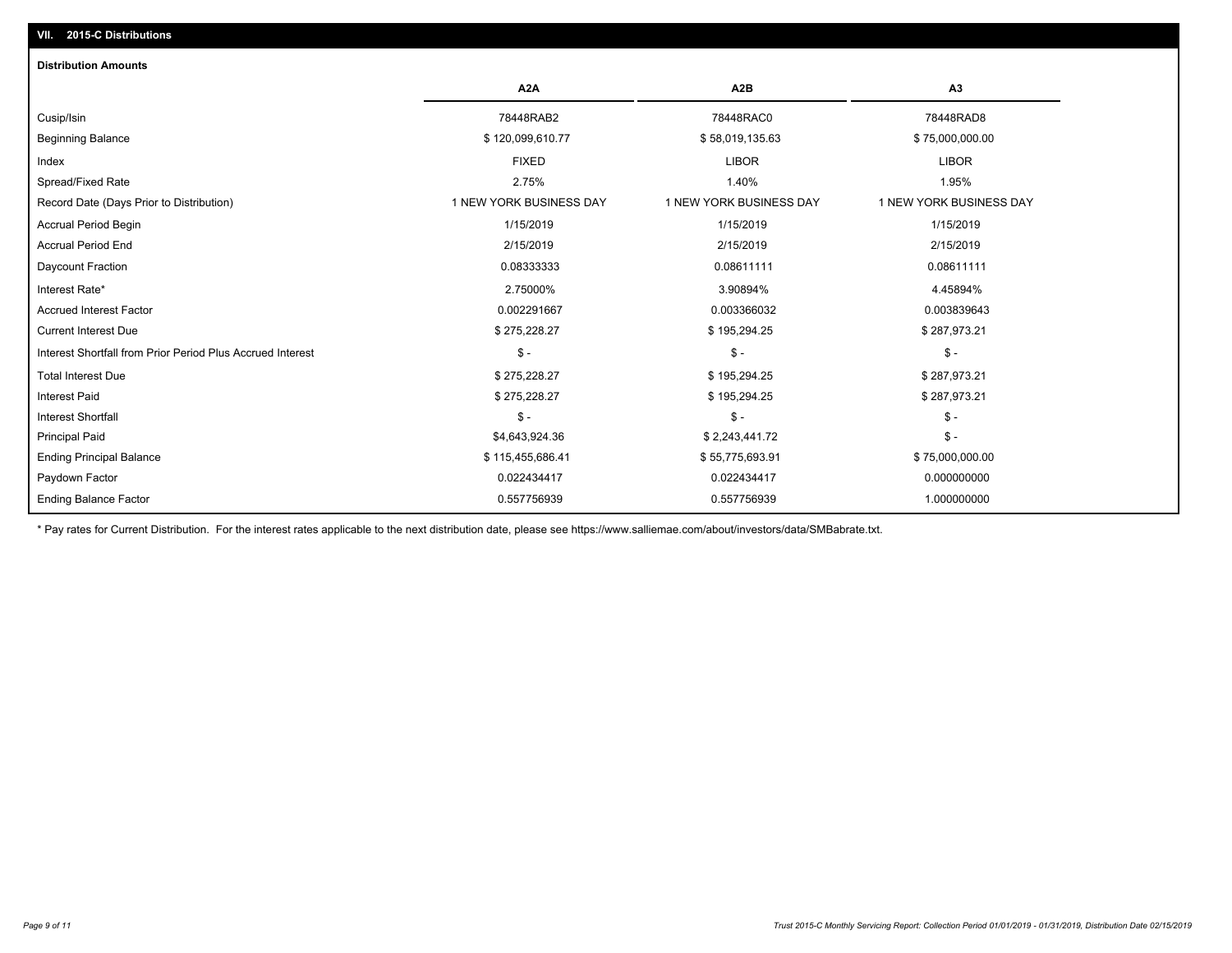| <b>Distribution Amounts</b>                                |                         |                         |
|------------------------------------------------------------|-------------------------|-------------------------|
|                                                            | в                       | C                       |
| Cusip/Isin                                                 | 78448RAE6               | 78448RAF3               |
| <b>Beginning Balance</b>                                   | \$70,000,000.00         | \$50,000,000.00         |
| Index                                                      | <b>FIXED</b>            | <b>FIXED</b>            |
| Spread/Fixed Rate                                          | 3.50%                   | 4.50%                   |
| Record Date (Days Prior to Distribution)                   | 1 NEW YORK BUSINESS DAY | 1 NEW YORK BUSINESS DAY |
| <b>Accrual Period Begin</b>                                | 1/15/2019               | 1/15/2019               |
| <b>Accrual Period End</b>                                  | 2/15/2019               | 2/15/2019               |
| Daycount Fraction                                          | 0.08333333              | 0.08333333              |
| Interest Rate*                                             | 3.50000%                | 4.50000%                |
| <b>Accrued Interest Factor</b>                             | 0.002916667             | 0.003750000             |
| <b>Current Interest Due</b>                                | \$204,166.67            | \$187,500.00            |
| Interest Shortfall from Prior Period Plus Accrued Interest | $\mathsf{\$}$ -         | $\mathsf{\$}$ -         |
| <b>Total Interest Due</b>                                  | \$204,166.67            | \$187,500.00            |
| Interest Paid                                              | \$204,166.67            | \$187,500.00            |
| Interest Shortfall                                         | $\mathsf{\$}$ -         | $\mathsf{\$}$ -         |
| <b>Principal Paid</b>                                      | $\mathsf{\$}$ -         | $$ -$                   |
| <b>Ending Principal Balance</b>                            | \$70,000,000.00         | \$50,000,000.00         |
| Paydown Factor                                             | 0.000000000             | 0.000000000             |
| <b>Ending Balance Factor</b>                               | 1.000000000             | 1.000000000             |

\* Pay rates for Current Distribution. For the interest rates applicable to the next distribution date, please see https://www.salliemae.com/about/investors/data/SMBabrate.txt.

**VII. 2015-C Distributions**